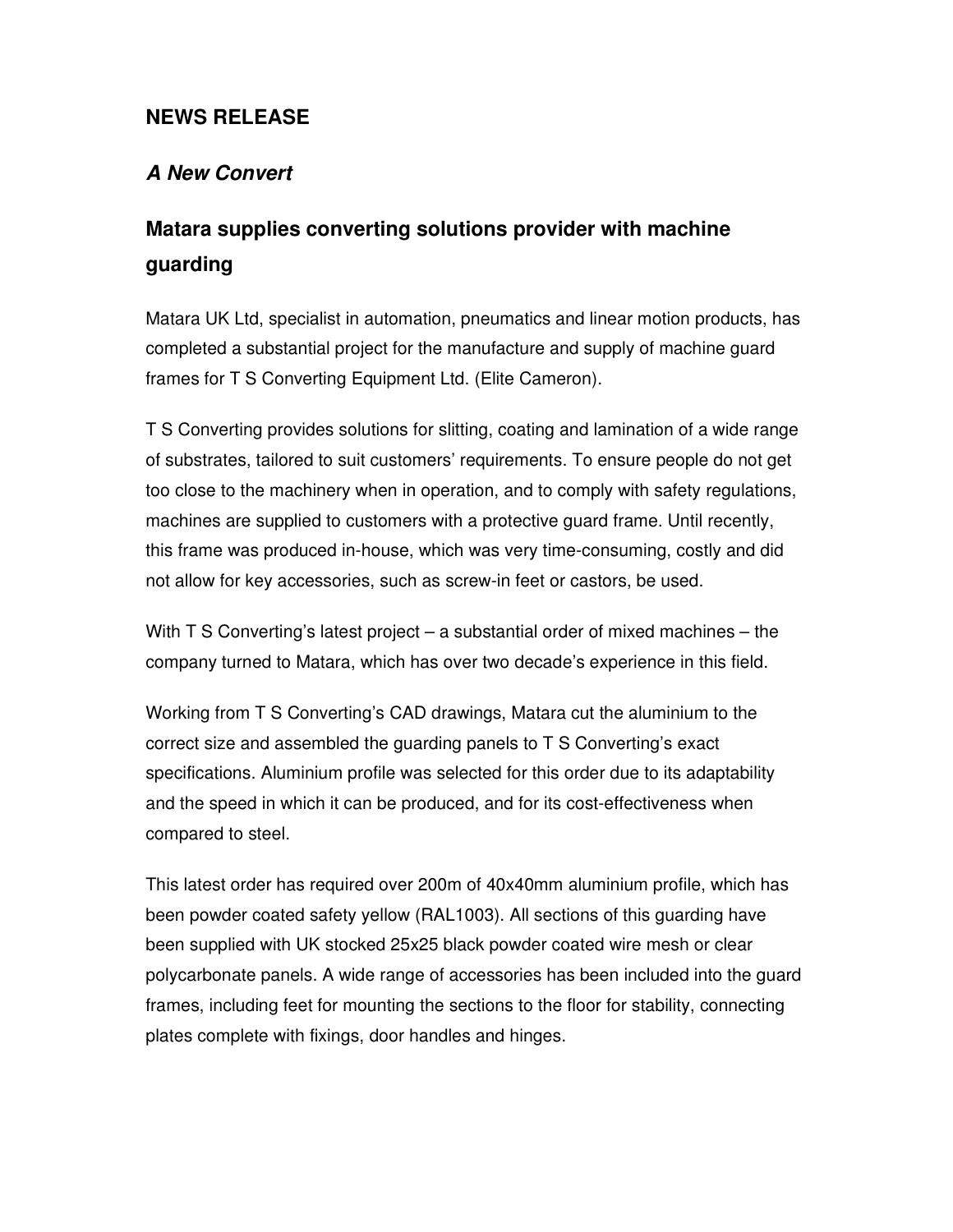With T-slots pre formed into the aluminium profile, adding further accessories couldn't be easier as they simply slide into these slots without the need for welding or drilling holes. This has enabled T S Converting to make further on-site adaptations, including adding switch panels to certain areas of the profile as well as safety switches on the doors of the guard frame.

Commenting on their decision to out-source the machine guard frame production to Matara, James Self, Director at TS Converting Equipment said: "One of the main reasons we chose Matara is the time it has saved us in production. We now have the guarding cut, powder coated and fully assembled, saving our engineers valuable time in our busy production schedule. The guarding has been a huge success not just for saving money but also how smart it looks."

T S Converting has also been impressed with the service Matara has delivered: "The service provided from Matara has always been helpful and professional. Every member of staff at Matara have always been welcoming and more than happy to help. Because of the success on the guarding, we are now discussing other areas of the business that we can work together on. The partnership between T S Converting and Matara has a very bright future."

Matara is part of Rubix, Europe's largest supplier of industrial maintenance, repair and overhaul products and services. For more information, please go to www.matara.com/, or contact Matara at sales@matarauk.co.uk or on 01684 850000.

#### **ENDS**

### **About Matara**

Matara, established in 1995, is a specialist supplier of bespoke linear motion, automation, and pneumatic components. Based in Tewkesbury, Gloucestershire, Matara are a team of 27 employees, serving a wide range of industries, including printing & packaging, food & drink, pharmaceutical and metal processing. In the year ended 31 March 2020, Matara reported sales in excess of £5m.

#### www.matara.com/

#### **About Rubix**